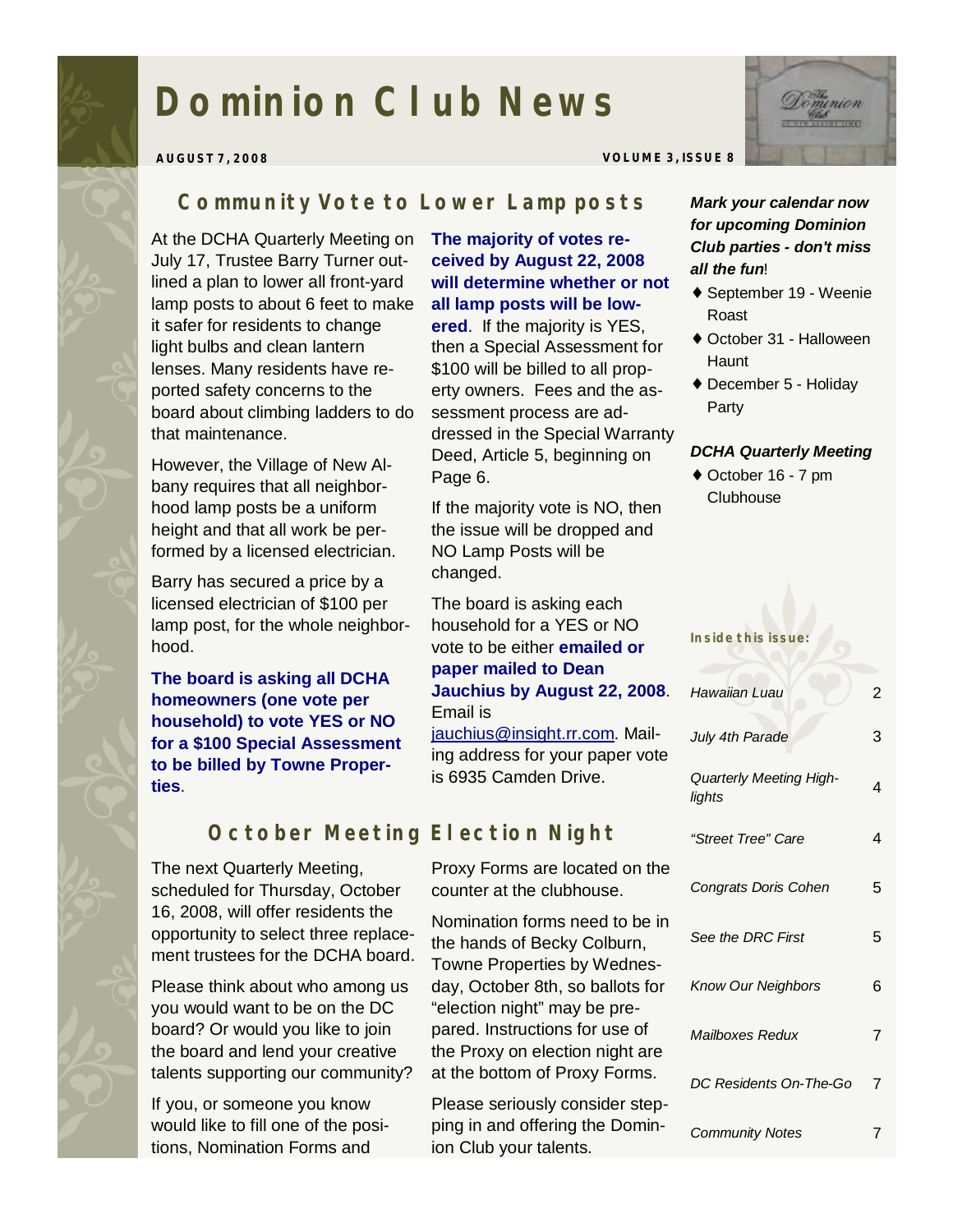**Page <sup>2</sup>VOLUME 3, ISSUE 8** 

On Friday, July 25, 2008, ninety people enjoyed our annual Hawaiian Luau at the Dominion Clubhouse and pool.

The weather cooperated with mid-70's temperatures and some cloud cover to take away the hot sun. Many people gathered at tables around the pool to feast on a half-pig that roasted from 9:00 a.m. until 5:00 p.m. right in the Dominion Club parking lot. Pig Meister Pat Elliott, from Lancaster, OH, and a friend of Don Thacker, did the honors. They both spent about an hour cutting and preparing the pig for our enjoyment.

Guests brought tasty dishes and desserts to compliment the delicious meat.

The Party Committee out-did themselves with festive decorations inside and out around the pool. Twelve Tiki torches burned from 7 until 10 to keep away the bugs and add a festive atmosphere to the evening.

This event is becoming the highlight of our party season.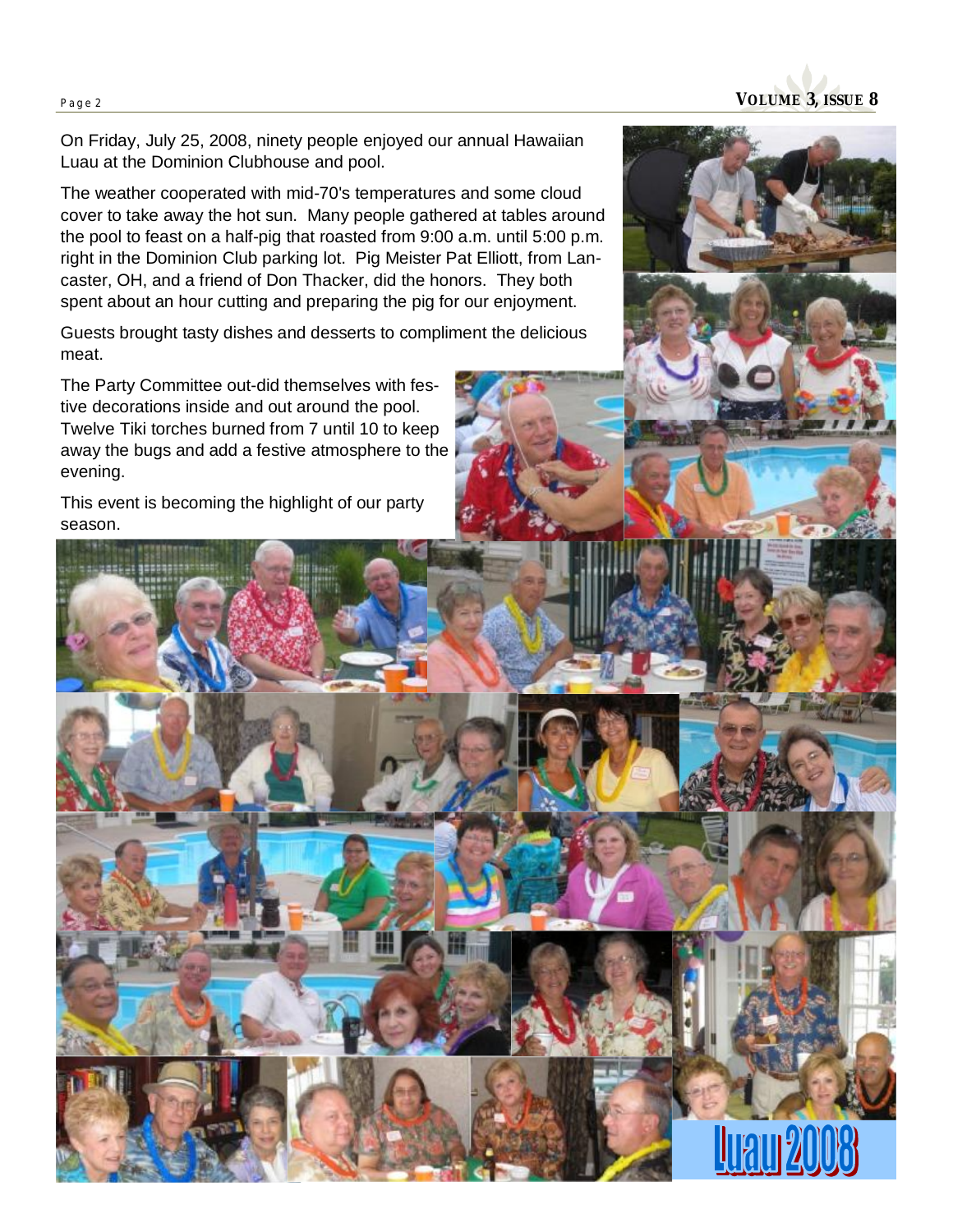**VOLUME 3, I SSUE 8** 

A number of our neighbors decided to join the fun at the New Albany Village 4th of July Parad e. Ron Stauffer provided the "float" his 1951 Ford pick-up truck equipped with signs provided by Carol Mazza sporting the Domin-Page 3<br>A number of our neighbors de-<br>cided to join the fun at the New<br>Albany Village 4th of July Parade.<br>Ron Stauffer provided the "float" -<br>his 1951 Ford pick-up truck<br>equipped with signs provided by<br>Carol Mazza sporting

ion Club logo with the sentiment "55+ and Young at Heart". The group thought it was <sup>a</sup> nice way to promote our community while having some fun.

Riding in the bed of the truck were Wayne Barts and Ellen Evrania



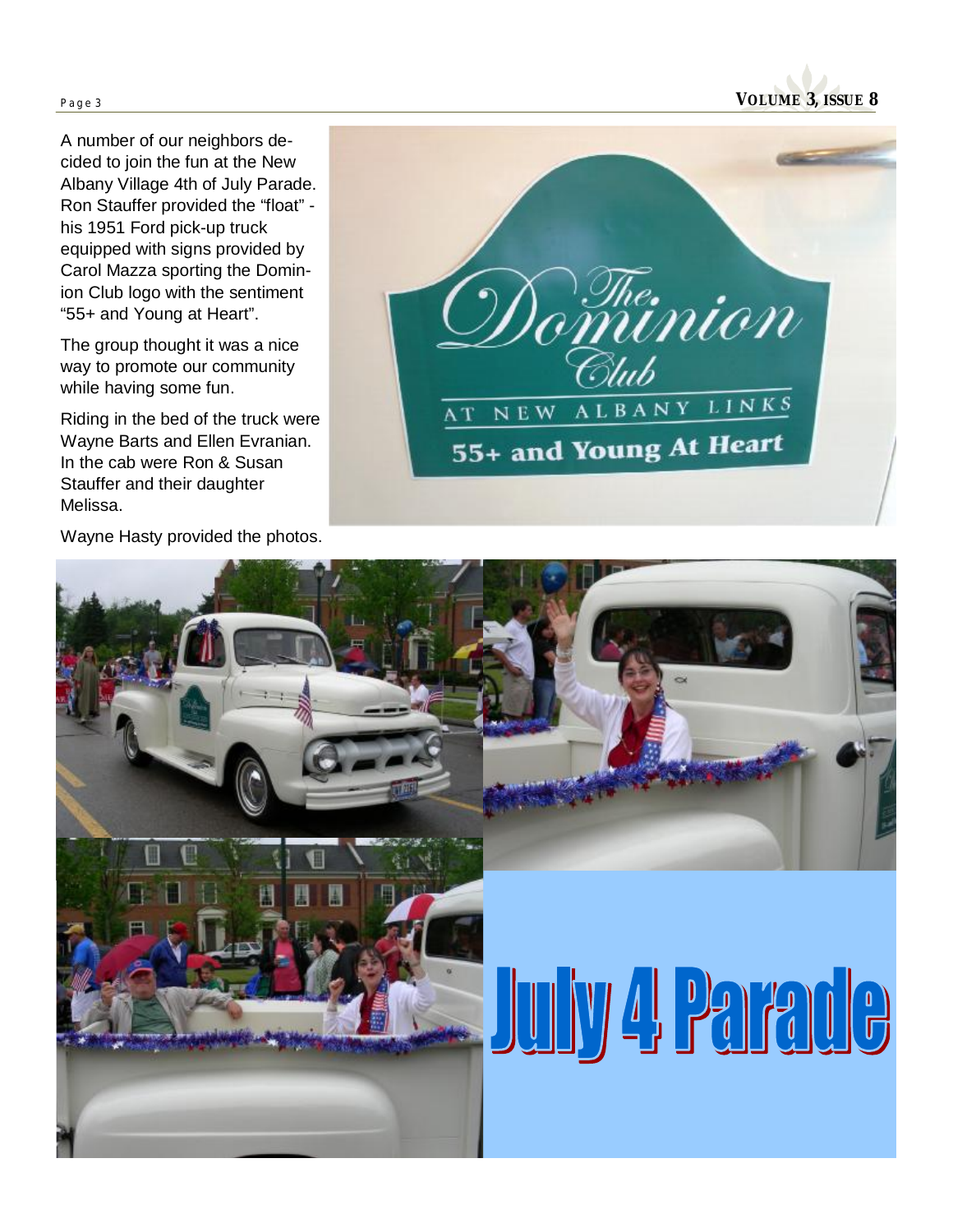

## *July 17 DCHA Quarterly Meeting Highlights*

New Albany-Plain Township Fire Department Chief John Hoovler, and Ms. Debbie Bessler, Administrative Assistant and EMT distributed handouts showing numerous facts about the Fire Department budget and how the requested tax levy increase is needed. The amount of the levy request approved for this November's ballot was set at 2.5 mills, or about \$76.56 per \$100,000 home valuation.

Board elections will be conducted at the next Quarterly Meeting, October 16. Three board positions are open for election. The terms of Barry Turner and Urban Kraus will expire in October, and Bob Hire resigned from the board effective July 22. Self nominations or nominations of someone else (with their permission, of course) may be accomplished using the forms located on the counter at the clubhouse and are due to Becky Colburn at Town Properties by October 8.

Gordon Schutt, Treasurer, reported that the legal fees to-date for the lawsuit have amounted to \$4,896.00. He also noted that interior maintenance expenses are ahead of projections, some of which is due to necessary actions resulting from the Fire Marshall's inspection, and increased costs in other areas of operation.

"Street trees" or all new deciduous trees need ample watering their first 2 or 3 years to assist development of the root system outside the root ball after it arrives from a nursery. Slowly soak the tree root ball to avoid water run-off. A slow drizzle from the garden hose, at the base of the tree, for about 45 minutes each week during the hot summer weather should saturate the root ball adequately to help the newly planted trees survive the affects of

Bob Hire, Secretary, discussed the activities related to lawn care for the upcoming month. A second pruning, applications of weed, grub, and vegetation control, in addition to mowing are planned for the Dog Days of August.

Bob conducted a discussion about "street tree" replacement. Street trees are either the closest to the street for those on New Albany Road East, or in the boulevard between the sidewalk and curb in other parts of the neighborhood. Discussion surrounded responsibility for their maintenance and replacement. Homeowners should water their street trees. Currently, the association replaces those trees as provided in the deed restrictions and covenants. The board took it as an issue for further work and investigation.

Barry Turner, Vice President, reported on the lamp post proposition (see page 1) and about the crabgrass growing around the new sidewalk ramps. During construction of the new ramps by the clubhouse, the Village of New Albany's contractor cut sprinkler lines near the clubhouse. The Village has agreed to make the sprinkler repairs and when that work is done all of the sidewalk ramp areas will be sodded.

*"The Village has agreed to make the sprinkler repairs and when that work is done all of the sidewalk ramp areas will be sodded"* 

### *"Street Tree" Care*

the hot winds drawing moisture out of the trees through their leaves.

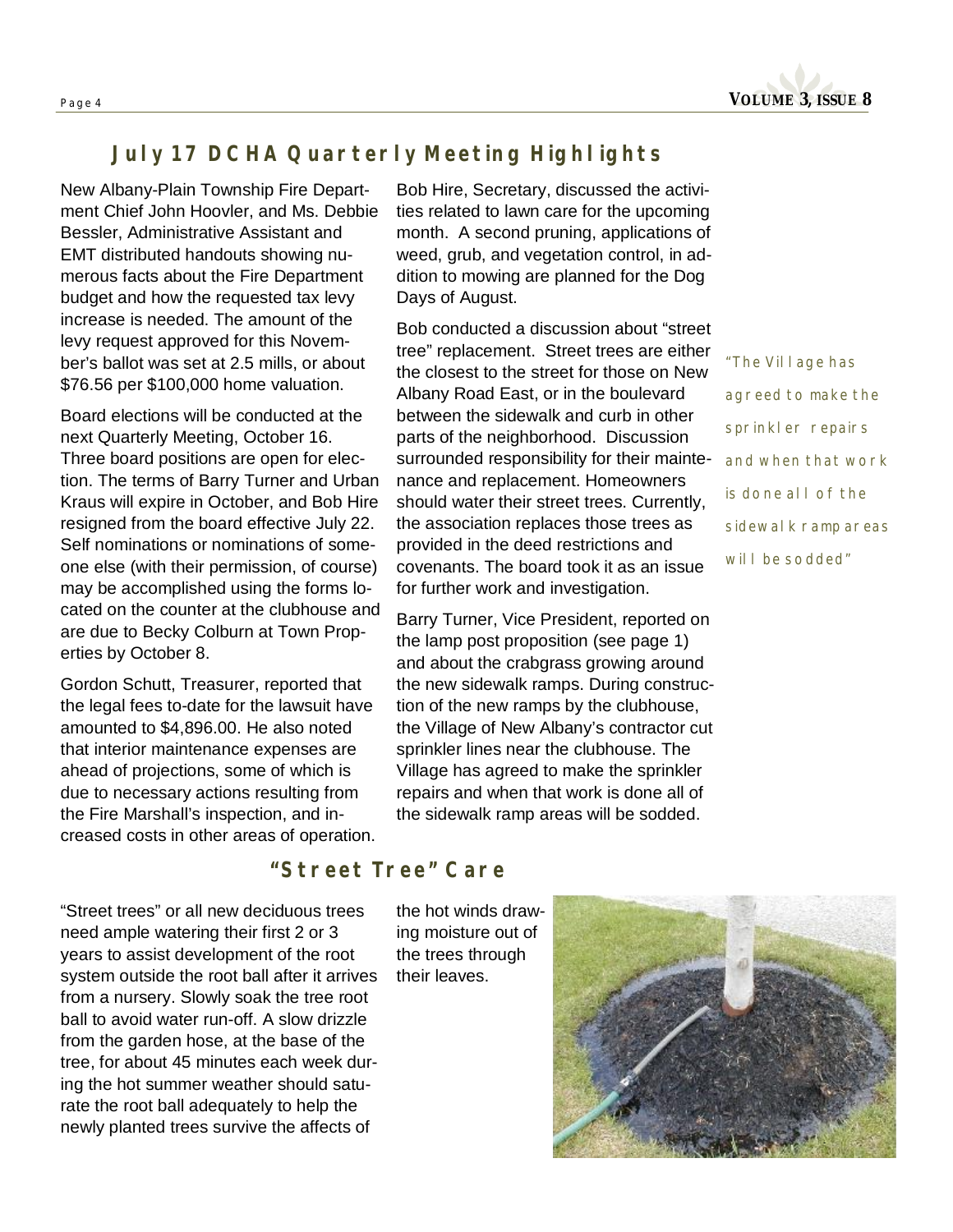**Page <sup>5</sup>VOLUME 3, ISSUE 1** 

# *Getting to Know Our Neighbors by Joe & Carol Mazza*

Carol and Joe Mazza have lived in the Dominion Club, at 6920 New Albany Road East, for almost three years. Carol is Vice President of Marketing for Value City Department Stores, and Joe is a retired television station executive. They are both avid baseball fans, especially of the New York Yankees - Joe grew up on Long Island and Carol in northern New Jersey - and when they first met, they compared notes to see who had visited the most ballparks. (Joe won, but admits he had a head start.)

Both have busy schedules, and spending time together is a top priority. They are jazz aficionados of long standing and consider the Columbus Jazz Orchestra one of the best things about living in Columbus. In addition to tending the roses, herbs and vegetables in their garden, Carol participates in the Monday stitchery group, Joe enjoys an occasional early morning round of golf, and both work out regularly.

Joe has a son and a daughter, both married with children: Joe Jr., Theresa and 4 -year-old JJ live in Pompano Beach, Florida, while Natalie, Todd, Patrick, 3, and Will, 11 months, live in Carmel, Indiana. Of course, Grandma Carol and Papa make it a point to visit about every three months.

It's easy to understand Carol's busy schedule, but it may require some expla-

nation to understand why Joe has so little time on his hands. When he retired, Joe had no intention of just relaxing around the house. He says he had been blessed with a good career, children, and a wonderful wife in Carol and - while it sounds like a cliché - he really wanted to give back to God for what he had been given.

In 2006, he began a three-year course of study with the Anglican Academy for Diaconal Ministry of the Episcopal Diocese of Southern Ohio. He begins his final year this September, and hopes to graduate and be ordained as a deacon in the Episcopal Church in June 2009. His reasons for undertaking this vocation are straightforward: to do the work Jesus calls him to in serving and supporting the homeless, elderly and oppressed, whether due to race, religious belief, economic circumstance or sexual orientation.

For his field studies, Joe was assigned to Trinity Episcopal Church in downtown Columbus. There he has started a Sunday ministry which serves the homeless and working poor. Since its inception in March, several other Episcopal churches have volunteered, providing lunches and fellowship to the guests, as have a number of private citizens, including our own Ellen and Charlie Evranian. Joe is also a member of the Columbus Coalition for the Homeless, serves on the board of the Episcopal Community Services Foundation and is a hospice volunteer.



**Joe & Carol Mazza 6920 New Albany East** 

*"In addition to tending the roses, herbs and vegetables in their garden, Carol participates in the Monday stitchery group, Joe enjoys an occasional early morning round of golf…"* 

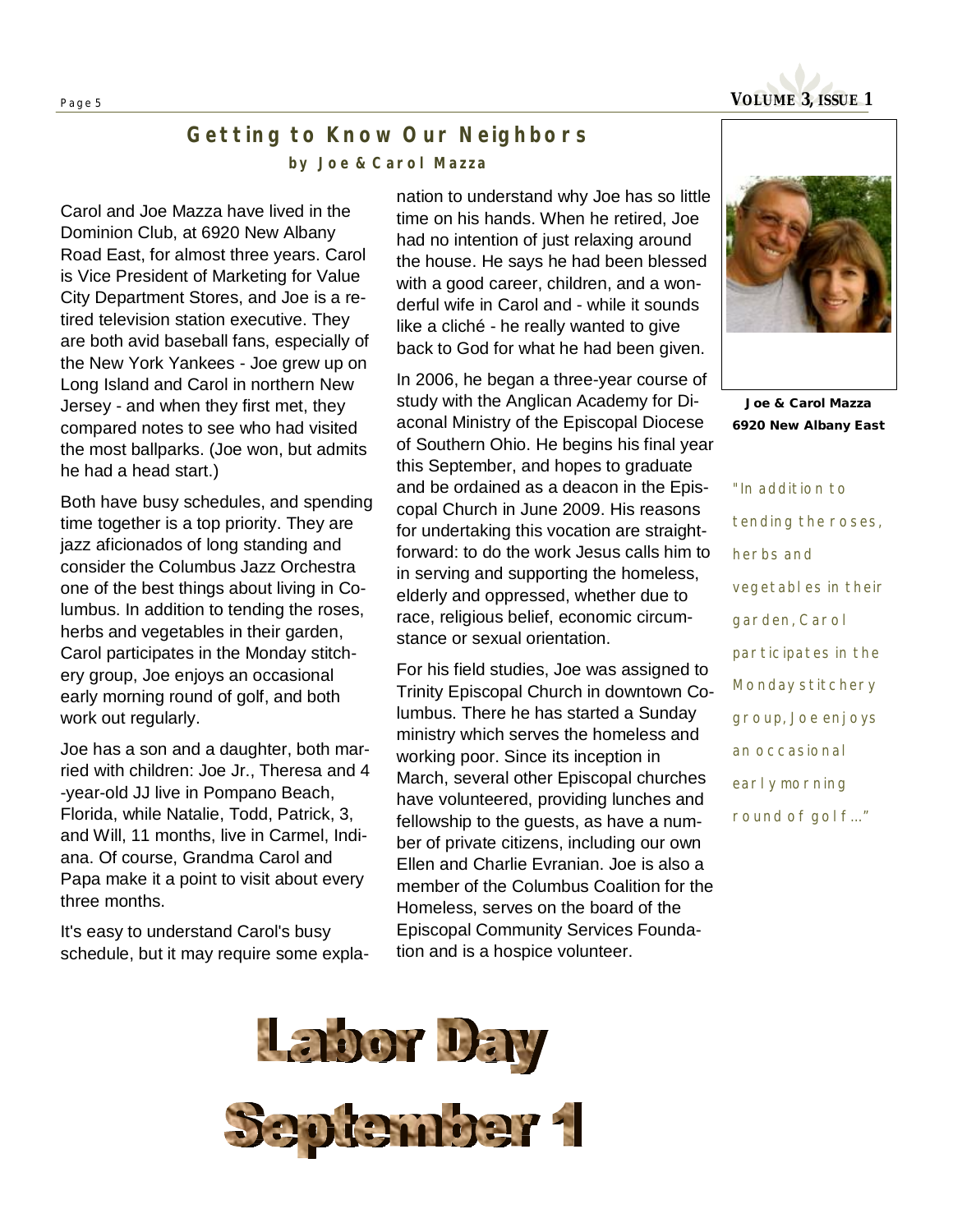

## *Congratulations to Doris Cohen*

Doris Cohen, a resident of our neighborhood, and a teacher at the Jewish Community Center's New Albany Preschool, was named the **Shehechyanu 2008 Teacher of the Year** during the JCC's 2008 Annual Meeting on May 27. The "Shehechyanu" is a Hebrew blessing said at joyous events.

Cohen was one of 16 teachers from all three JCC preschools who were nominated, according to Nancy Thoman, director of Early Childhood Services in New Albany. Her students and parents paid her high compliments in their nomination letters. "Doris became a vital part of our lead teaching team at the New Albany

School [when she arrived in 2005], and immediately embraced our philosophies of educating each child as an individual," said Thoman.

Cohen said she is in awe and grateful "for being able to meet my personal and professional goals of instilling a love of learning in each and every child entrusted to my care."

A graduate of Dickenson University in Teaneck, N.J., Doris went on to teach preschool through 5th grades in both New Jersey and Florida. She and her husband, Allan, have two sons and five grandchildren.



*"Cohen was one of 16 teachers from all three JCC preschools who were nominated"* 

## *Save Time, Effort and \$\$ - See the DRC First*

Warm, dry weather and the desire to brighten-up the house moves us all to think about renewing those faded colors on the shutters and doors. Additionally, many houses are being repainted throughout the neighborhood. Most "repaints" are the same or nearly the same as the original colors.

However, changing colors of any exterior portion of the house requires submittal of an Exterior Modification Application form to the Design Review Committee (DRC). To ensure an accurate and timely review, the DRC requests that paint vendor's color swatches from your paint supplier accompany the request.

The DRC seeks to maintain the character originally typified in the architecture of our neighborhood. All colors, whether switching from one to another, must be one of the original colors in the neighborhood. This is specified by the Village of New Albany Architectural Review Board. For example, shutters and doors are to be either Dark (midnight) Blue, Dark Green,

Black, or the Dark Red (dark brick red or dark barn red) colors used throughout the neighborhood. Trim colors, typically White Linen or Natural Linen are the only New Albany approved colors for homes. Flat colors are preferred for shutters, while a matching color in semi-gloss may be easily accepted for the front door.

Additional guidance is available in the *New Albany Links Homeowners Association Handbook* sections 2 & 6; section XIV, Exterior Modifications, Page 12; and Section XV, Submittal to the Design Review Committee, Page 15. Additionally, review compliance is outlined in the *Special Deed Restrictions*, section VII, Architectural Standards, paragraphs A, B and C, Page 9.

The DRC asks that you plan ahead to allow time for review when submitting the Exterior Modification Application, which will ensure a smoother process and avoid re-doing the work, possibly at additional expense.

*"changing colors of any exterior portion of the house requires review by the DRC"*